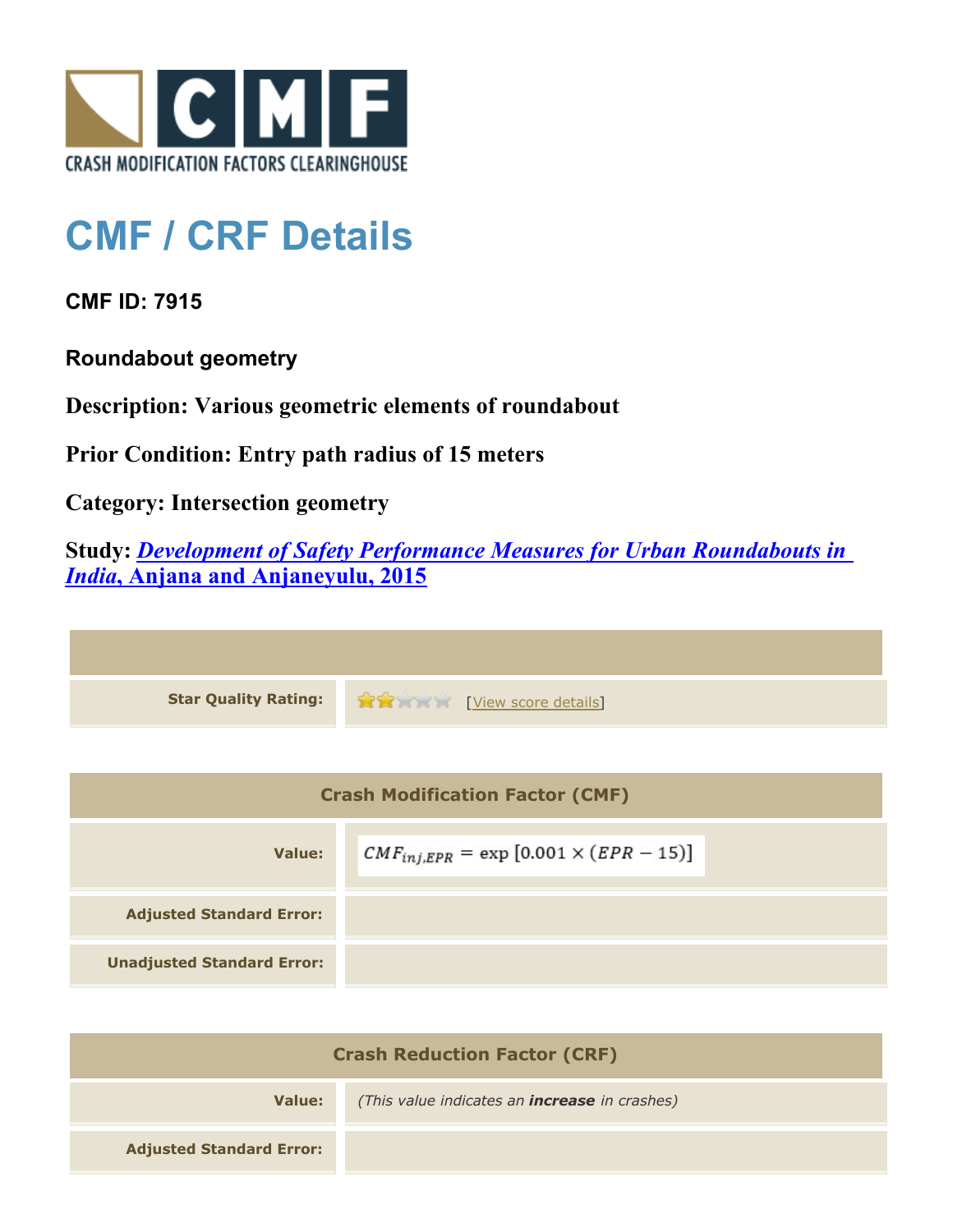| <b>Applicability</b>       |                                                                      |
|----------------------------|----------------------------------------------------------------------|
| <b>Crash Type:</b>         | All                                                                  |
| <b>Crash Severity:</b>     | K (fatal), A (serious injury), B (minor injury), C (possible injury) |
| <b>Roadway Types:</b>      | Not specified                                                        |
| <b>Number of Lanes:</b>    |                                                                      |
| <b>Road Division Type:</b> |                                                                      |
| <b>Speed Limit:</b>        |                                                                      |
| <b>Area Type:</b>          | Urban                                                                |
| <b>Traffic Volume:</b>     |                                                                      |
| <b>Time of Day:</b>        | All                                                                  |

## *If countermeasure is intersection-based*

| <b>Intersection Type:</b>         |                                            |
|-----------------------------------|--------------------------------------------|
| <b>Intersection Geometry:</b>     | No values chosen.                          |
| <b>Traffic Control:</b>           | Roundabout                                 |
| <b>Major Road Traffic Volume:</b> | 19197 to 71307 Average Daily Traffic (ADT) |
| <b>Minor Road Traffic Volume:</b> |                                            |

| <b>Development Details</b>      |              |
|---------------------------------|--------------|
| <b>Date Range of Data Used:</b> | 2008 to 2010 |
| <b>Municipality:</b>            | Kerala       |
| State:                          |              |